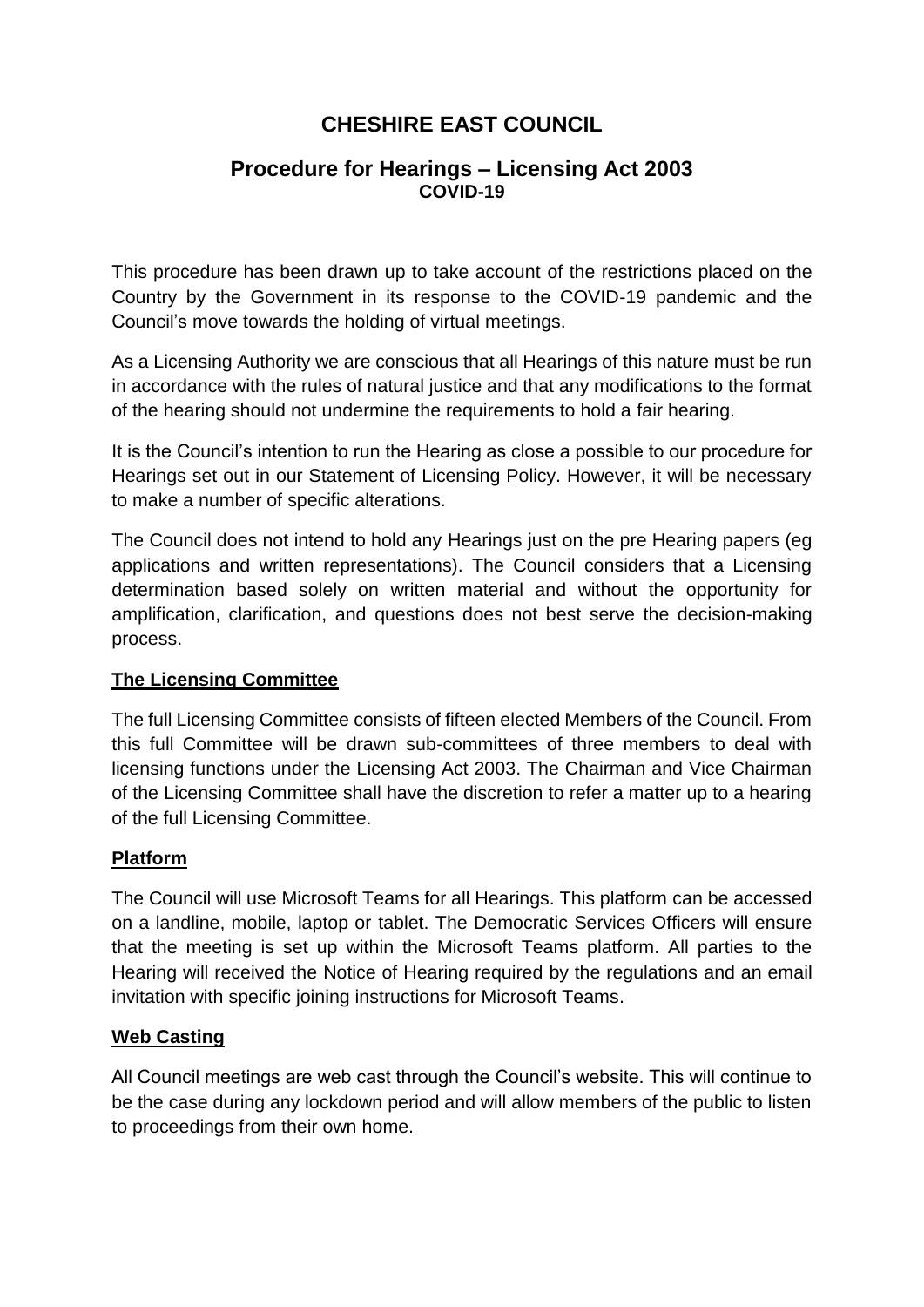# **Connectivity Test**

The Council will require Members, officers, and all parties to the Hearing to be available for a connectivity test 30 minutes before the start of the Hearing. This is to ensure that any issues can be identified and overcome before the start of the meeting. Notes on how this test will be conducted will be sent directly to parties.

### **Technical Issues**

If during the course of the meeting, the Chairman determines any technical issues (for example, parties dropping out of the meeting or parties being unable to hear or follow proceedings etc) are compromising the integrity of the Hearing, the Chairman will have discretion to adjourn the matter to later date. The test the Chairman will use when considering any adjournment is what is best in the public interest (including the right of all parties to have a fair hearing). Any adjournment will either be to a date when technical issues can be over come or to a date when a full hearing with all parties physically present can be held.

#### **Etiquette**

In order to maximise effectiveness of the Hearing all parties should:

- I Identify themselves at the start of the Hearing when asked to do so by the Chairman
- Put their webcam and microphone on mute all times other than when addressing the Committee
- Indicate that you want to speak by using the chat function
- Only address the Committee when called to do so by the Chairman

### **Committee Reports**

The Committee report and all relevant information will be posted on the Council's website at least 7 days prior to the Hearing. A link to the documents will be provided with the Notice of Hearing. The Committee report pack will be paginated and all parties should refer to this pack rather than their own bundles.

#### **Late Evidence**

Parties should submit any evidence for consideration of the Committee prior to the drawing up of the Committee agenda packs. This will mean that all information in containing in one paginated bundle that can be referred to by the parties (referencing pages numbers).

Evidence submitted on the day of the hearing can only be included when all parties to the hearing agree. It will ultimately be for the members of the Committee to decide if late evidence is accepted.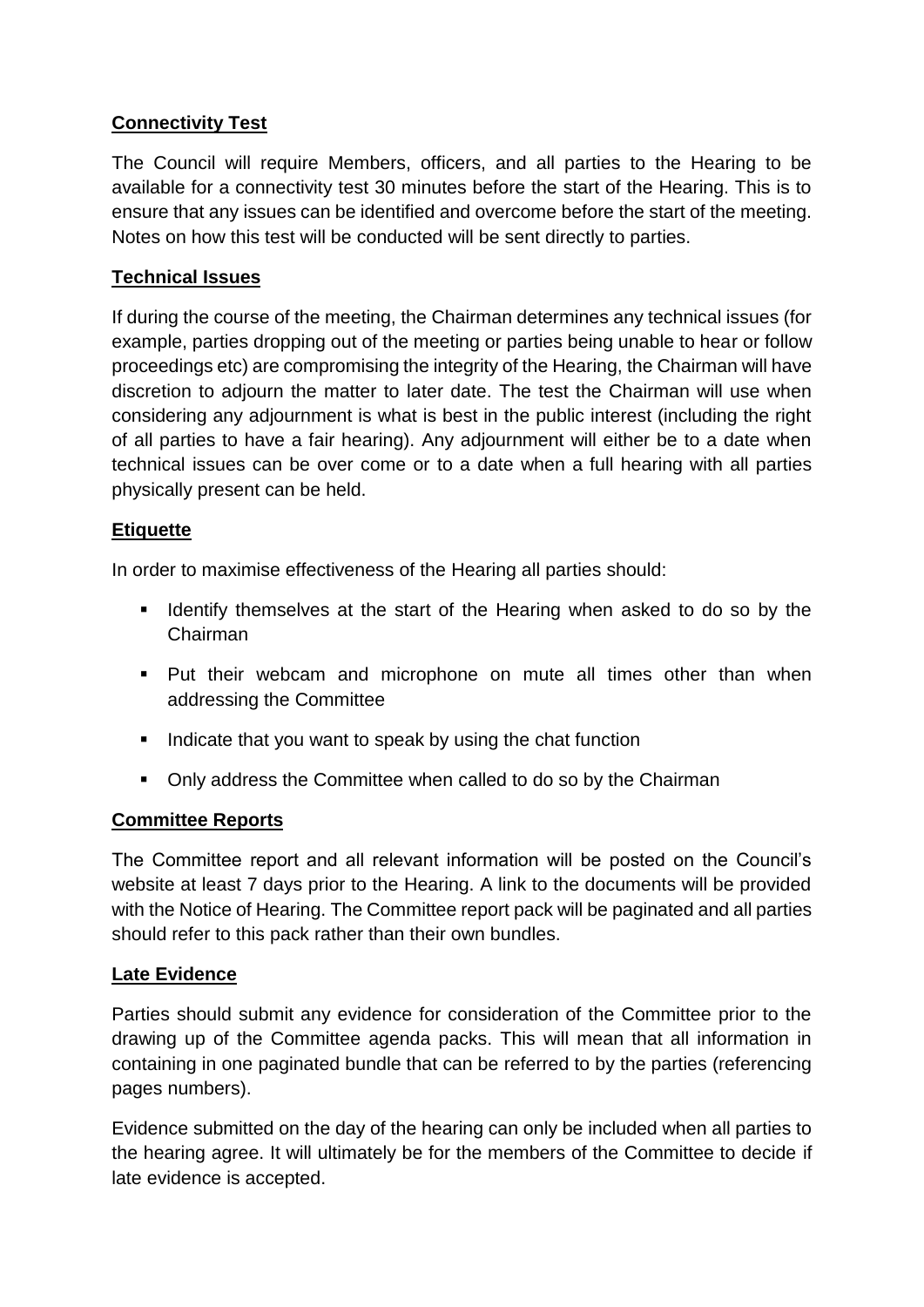# **Decisions**

In accordance with Hearings Regulations the Committee will make a determination at the end of the Hearing and the decision will be given within 5 working days. Some decisions are required to be given at the end of the Hearing, in this case the public meeting will resume once Members have deliberated and formed their decision.

### **Officers at Hearings**

- **The Committee Officer** introduces all parties and records the proceedings
- **The Legal Adviser** provides independent advice to the Members on legal matters and procedure and will draw up the decision notice.
- **The Licensing Officer** will introduce the matter and outline the application; the officer will also answer any questions Members may have.

## **PROCEDURE**

| 1                       | <b>Chairman</b>          | The Chairman will:                                             |
|-------------------------|--------------------------|----------------------------------------------------------------|
|                         |                          | (i) call the matter to be considered                           |
|                         |                          | (ii) call for any declarations of interest                     |
|                         |                          | (iii) ask all parties to introduce themselves                  |
|                         |                          | (iv) summarise the procedure to be followed at the hearing     |
|                         |                          | (v) will consider any request made by a party for another      |
|                         |                          |                                                                |
|                         |                          | person to appear at the hearing                                |
|                         |                          | (v) will advise the parties of any maximum period of time in   |
|                         |                          | which it has to present its case (if a maximum is imposed this |
|                         |                          | shall be equal for all parties)                                |
|                         |                          |                                                                |
| $\mathbf{2}$            | <b>Licensing Officer</b> | Will introduce and summarise the application, highlighting     |
|                         |                          | areas of contention or dispute.                                |
|                         |                          |                                                                |
| $\mathbf{3}$            | <b>Committee Members</b> | May ask questions of the Licensing Officer                     |
|                         |                          |                                                                |
| $\overline{\mathbf{4}}$ | <b>Applicant</b>         | Will present his/her case, calling witnesses, as appropriate.  |
|                         |                          |                                                                |
|                         |                          | (If necessary, applicant will produce any notices required by  |
|                         |                          | law. Legal Adviser will draw attention to this if required.)   |
|                         |                          |                                                                |
| 5                       | <b>Responsible</b>       | Each in turn may ask questions of the applicant, by way of     |
|                         | <b>Authorities</b>       | clarification.                                                 |
|                         |                          |                                                                |
|                         |                          |                                                                |
|                         | (who have made           |                                                                |
|                         | representations)         |                                                                |
|                         |                          |                                                                |

NOTE: If the Sub-Committee has not already elected a Chairman, that will be the first item of business.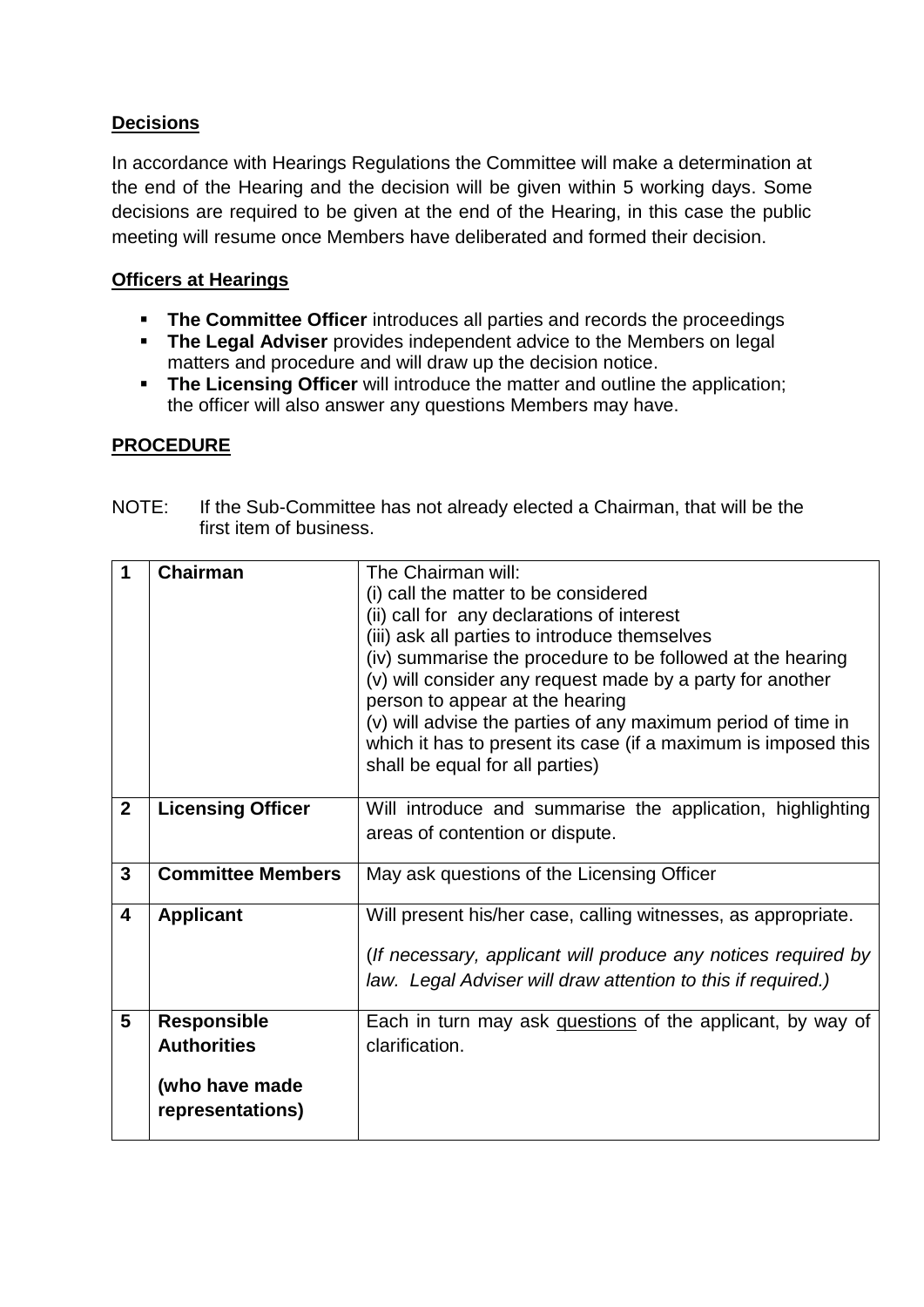| 6              | <b>Other Persons</b>               | To be invited to ask questions of the applicant, by way of                                                                  |
|----------------|------------------------------------|-----------------------------------------------------------------------------------------------------------------------------|
|                |                                    | clarification.                                                                                                              |
|                | (who have made<br>representations) | It is normal practice for a spokesperson only to speak on                                                                   |
|                |                                    | behalf of a group of residents.                                                                                             |
|                |                                    |                                                                                                                             |
| $\overline{7}$ | <b>Committee Members</b>           | Each in turn may ask questions of the applicant.                                                                            |
| 8              | <b>Applicant</b>                   | May make a statement or ask his witnesses to clarify any                                                                    |
|                |                                    | matters which he feels are unclear, or may have been                                                                        |
|                |                                    | misunderstood.                                                                                                              |
| 9              | <b>Responsible</b>                 | Will make their representations.                                                                                            |
|                | <b>Authorities</b>                 |                                                                                                                             |
| 10             | <b>Applicant</b>                   | Or his representative or witnesses to ask questions of                                                                      |
|                |                                    | Responsible Authorities represented at the meeting, by way                                                                  |
|                |                                    | of clarification.                                                                                                           |
|                |                                    |                                                                                                                             |
| 11             | <b>Other Persons</b>               | May ask questions of the Responsible Authorities represented                                                                |
|                | (who have made                     | at the meeting, by way of clarification.                                                                                    |
|                | representations)                   | (Note: This is not the point at which they should be                                                                        |
|                |                                    | stating their objections.)                                                                                                  |
| 12             | <b>Committee Members</b>           | May ask questions of the Responsible Authorities represented                                                                |
|                |                                    | at the meeting                                                                                                              |
|                |                                    |                                                                                                                             |
| 13             | <b>Other Persons</b>               | The local residents who are objecting to the application will be<br>invited to make observations on the application and     |
|                | (who have made                     | present the bases of their objections.                                                                                      |
|                | representations)                   |                                                                                                                             |
| 14             | <b>Applicant</b>                   | Or his representative or witnesses may ask questions of the                                                                 |
|                |                                    | Local Residents, by way of clarification.                                                                                   |
| 15             | <b>Committee Members</b>           | May ask questions of the Local Residents.                                                                                   |
|                | <b>Chairman</b>                    |                                                                                                                             |
| 16             |                                    | <b>Responsible Authorities</b><br>invite<br>Local<br>To<br>both<br>and<br><b>Residents</b> to make their closing addresses. |
|                |                                    |                                                                                                                             |
| 17             | <b>Applicant</b>                   | Or his representative will briefly summarise the application                                                                |
|                |                                    | and comment on the observations and any suggested                                                                           |
|                |                                    | conditions.                                                                                                                 |
| 18             | <b>Close of Public</b>             | When the Chairman determines that all relevant information                                                                  |
|                | <b>Meeting</b>                     | has been heard and no further matters are to be discussed,                                                                  |
|                |                                    | the public meeting will end. All parties to the hearing (including                                                          |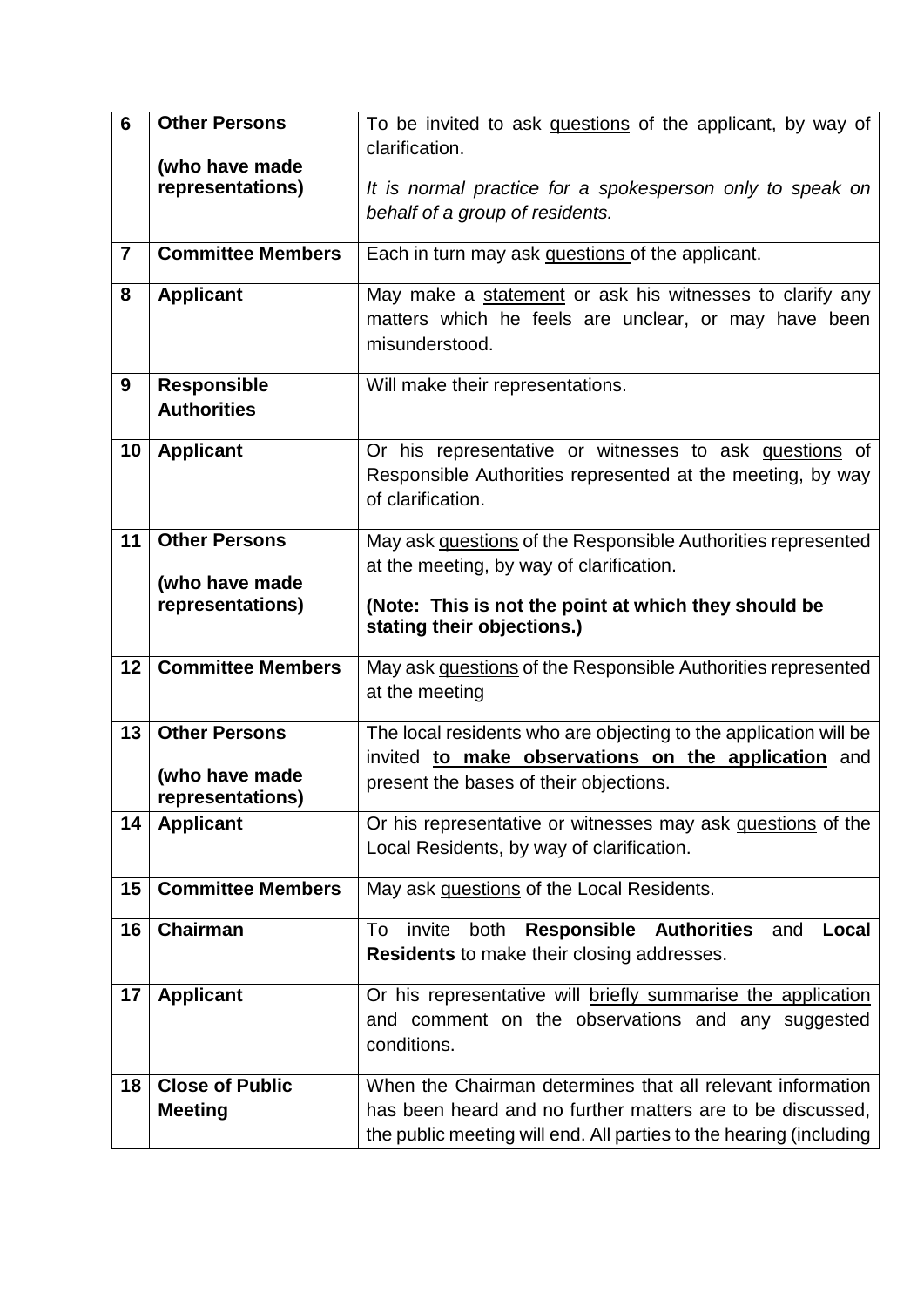|    |                  | Licensing Officers and Responsible Authorities) will be<br>excluded from the platform.                                                                                                                                                                                                                                                                                                 |
|----|------------------|----------------------------------------------------------------------------------------------------------------------------------------------------------------------------------------------------------------------------------------------------------------------------------------------------------------------------------------------------------------------------------------|
| 18 | <b>Committee</b> | Will retire to consider the application. They will be<br>accompanied by their Legal Advisor and the Democratic<br>Services Officer. This means that the Members of the<br>Committee can determine the matter in private session. And<br>can take the opportunity to seek legal advice.<br>Members will give their decision with 5 working days by the<br>issuing of a decision notice. |

#### **Notes**

- 1. The Committee can exclude members of the press and public from participation in a Hearing; any such decision will be taken on the basis that the public interest in doing so outweighs the public interest in the hearing, or that part of the hearing taking place in public.
- 2. The Chairman may require any person behaving in a disruptive manner to excluded from the Hearing and may (a) refuse to permit that person to return, or (b) permit him/her to return only on such conditions as the authority may specify, but any such person may submit in writing any information which they would have been entitled to provide orally if they had not been required to leave.
- 3. Prior to the Hearing each party shall have given notification and served documentation (eg statements of witnesses or reports of experts) as required. Late representations and evidence will only be considered with the agreement of all parties.
- 4. Anyone entitled to be heard may be represented by any person, whether or not that person is legally qualified.
- 5. Hearsay will be permitted but the Sub-Committee will be reminded to give it appropriate weight.
- 6. Due note shall be taken of the provisions of the Hearings Regulations 2005.
- 7. The Chairman may, in the interests of expediency or convenience of the parties, vary the procedure from time to time, provided notice is given to the parties and the rules of natural justice are observed.